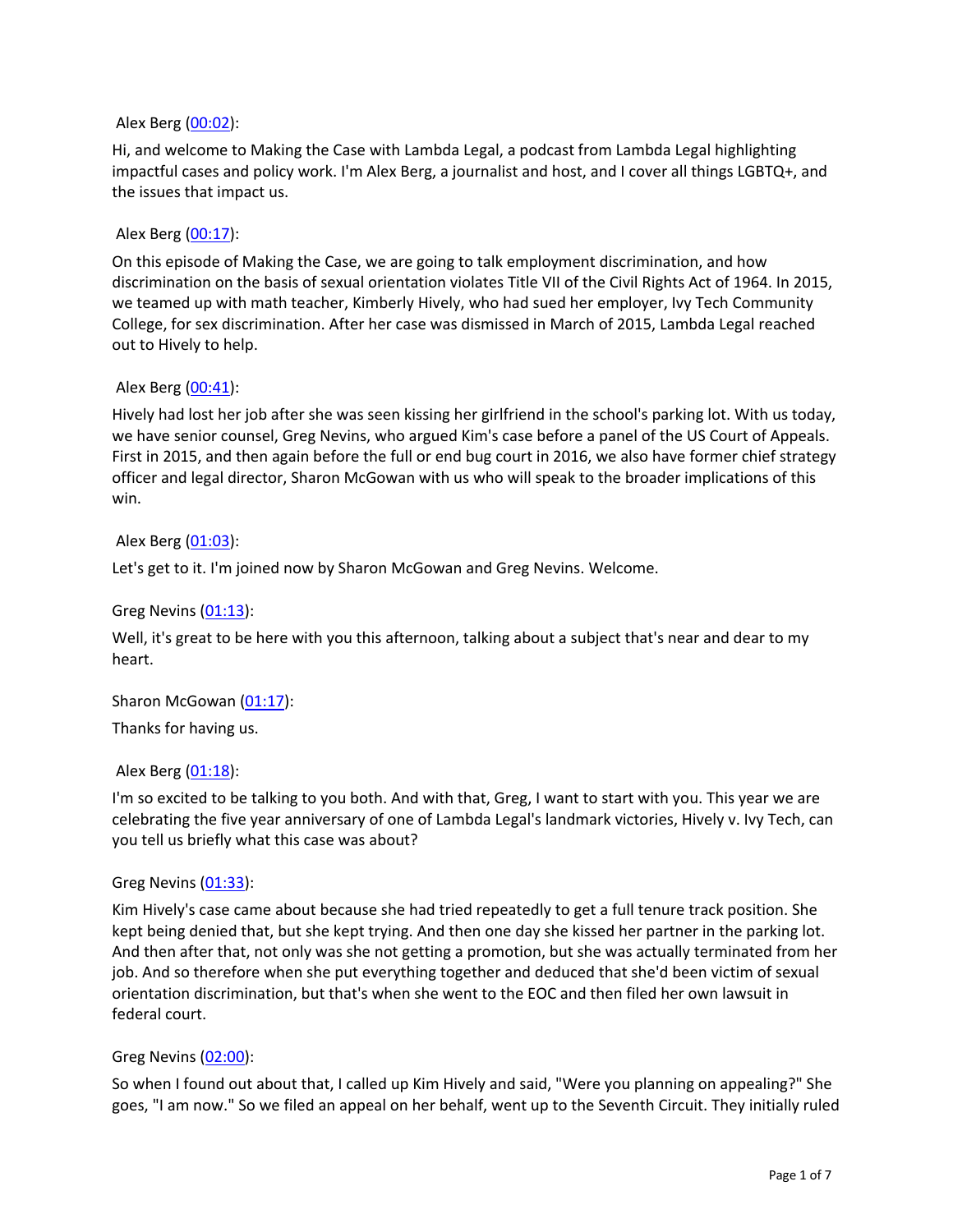against us as they had to do. And then we asked the whole court, which is 11 judges to rehear the case. And when we did, they ruled in our favor and they became the first federal appellate court in the country in the 50 plus year history of Title VII to rule that it covered discrimination based on sexual orientation.

## Alex Berg (02:28):

Now, it sounds very monumental and I certainly want to get into the implications of the case, but first I want to kind of hit on a couple of things that you mentioned. It's really outrageous to consider that Hively worked at this college for over a decade. This was her livelihood. You think about the kind of relationship we all have with our workplace. We're going in every day, the kind of relationships we form with our colleagues, and then they terminated her. What was your strategy when approaching the case?

## Greg Nevins (02:52):

The strategy here is that Title VII prohibits discrimination because of sex. What that has been interpreted to mean is that if you treated differently because of your sex, then you were discriminated against. So it's not just, "I'm against all women or I'm against all men." It's discrimination is unlawful. If anything happens to you that wouldn't have happened if you had been of the other sex.

## Greg Nevins (03:13):

So in other words, if you are a woman kissing a woman in the parking lot, and that would not have been a problem at all, if you'd been a man kissing woman in the parking lot, then that is sex discrimination. It's as simple as that.

### Greg Nevins (03:24):

But courts had ruled the other way for years and years and years. And this was an opportunity to really set them straight on what the correct interpretation of the law was.

### Alex Berg (03:32):

Now, Sharon, you were still at the Justice Department at the time this case was working its way through the courts, but it was on your radar. Why was this case so important?

### Sharon McGowan (03:40):

Absolutely. Alex and this case was of particular importance to the Justice Department because Kim was a public employee. And so even though the EOC sort of has sort of a particular sort of lane of jurisdiction, the Civil Rights Division of the Justice Department, where I was working at the time, was monitoring this issue. And because it was so cleanly presented, we saw this as potentially one of these sort of breakthrough opportunities.

### Sharon McGowan (04:03):

We knew that there were a number of cases from decades ago where courts had just in a very knee jerk way said, "of course the law doesn't cover this. Of course, Congress didn't mean to do this." But we had been seeing some traction in LGBT cases, particularly in the gender identity side of things, where the courts have been revisiting this question and saying, "Wait a minute, why doesn't this actually apply?"

Sharon McGowan (04:22):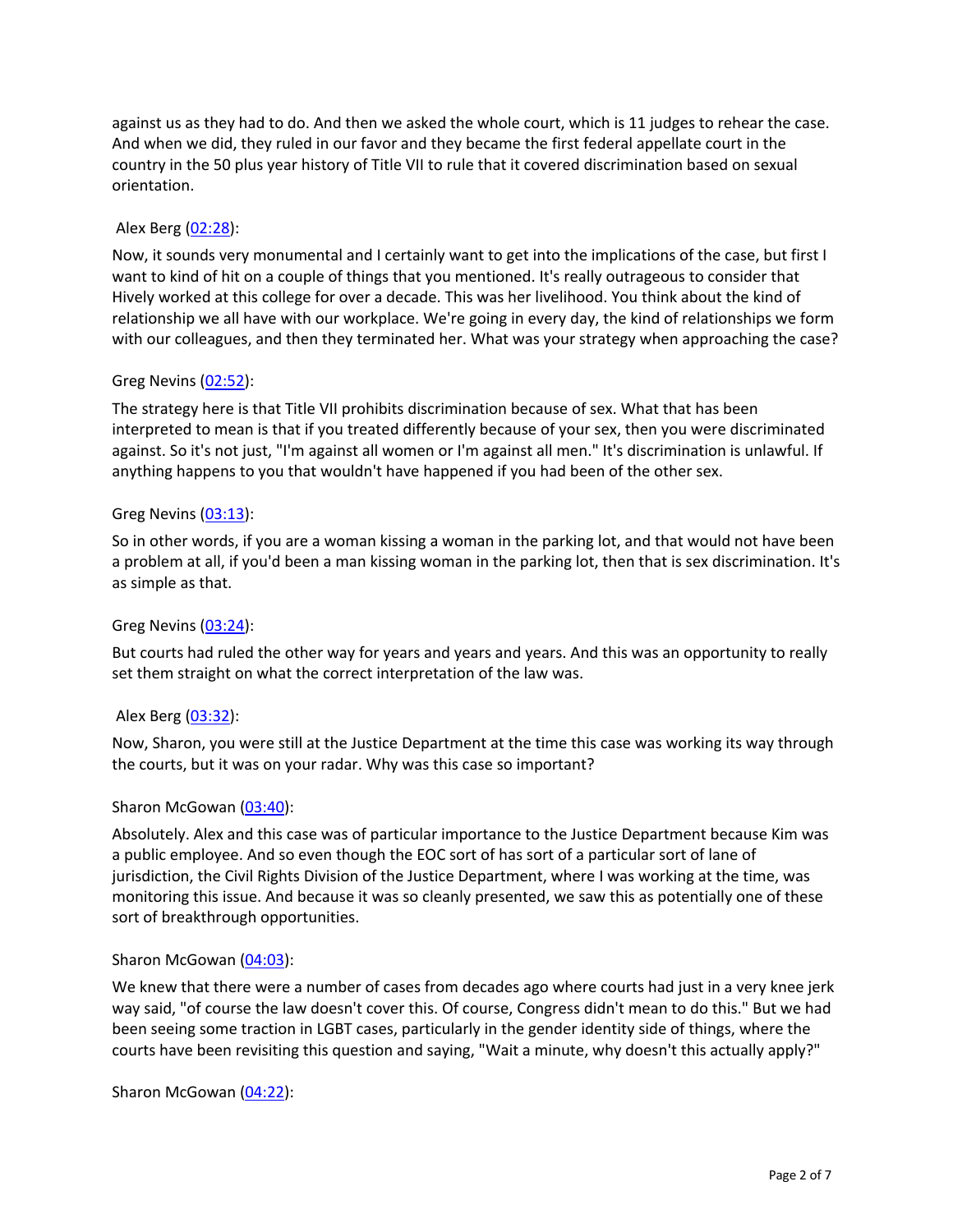And so as that case was working its way through the courts, I and my colleagues in the Justice Department, were very hopeful that this might actually be one of these opportunities for the court to give itself the opportunity to revisit this stale precedent that actually no longer, probably never, but actually certainly no longer reflected the best view of the law.

# Speaker 4 (04:40):

Last week, Hively prevailed. The Seventh Circuit Court of Appeals reversed its own prior rulings saying, "Civil rights laws prohibiting discrimination on the basis of sex, as in gender, also includes sexual orientation."

## Speaker 5 (04:54):

I think it was one of the most significant appellate civil rights decisions in many, many years. What we're going to see is we're going to see the dominoes fall.

## Alex Berg (05:05):

Greg, what did the Hively decision actually say?

## Greg Nevins (05:07):

The Hively case agreed with us on all our different principles. The principle that I said before that if a man and a woman are doing the exact same thing and a woman is being penalized for it, where a man isn't, then that is by definition, sex discrimination.

## Greg Nevins (05:20):

So therefore, if a woman being in a relationship with a woman was problematic to the employer, whereas a man being in a relationship with a woman wouldn't be, then that's sex discrimination. They also agreed with us that it was sex stereotyping to presume that a woman should have to only be feminine or only date men and the like. They agreed with that theory as well. They basically endorsed all of our rationales for why this is sex discrimination.

## Greg Nevins (05:45):

One thing that's important to remember is that unlike some of our cases in the past where the argument was about how fundamentally unfair something was, like the denial of marriage and how it was irrational and didn't serve any legitimate purpose. In this case, the only question is it sex discrimination under a statute? So policy arguments about how bad sexual orientation discrimination is, were not the arguments we were making.

## Greg Nevins (06:08):

We were just making a simple argument that this is sex discrimination, and it was a conservative argument. It was tied directly to the text of the statute. And that's what ended up winning over a majority of the Seventh Circuit. And I should hasted to say that court was made up of eight Republican appointed judges and three democratic appointed judges. And we won eight to three

## Alex Berg (06:28):

Sharon, what did this one mean at a national level?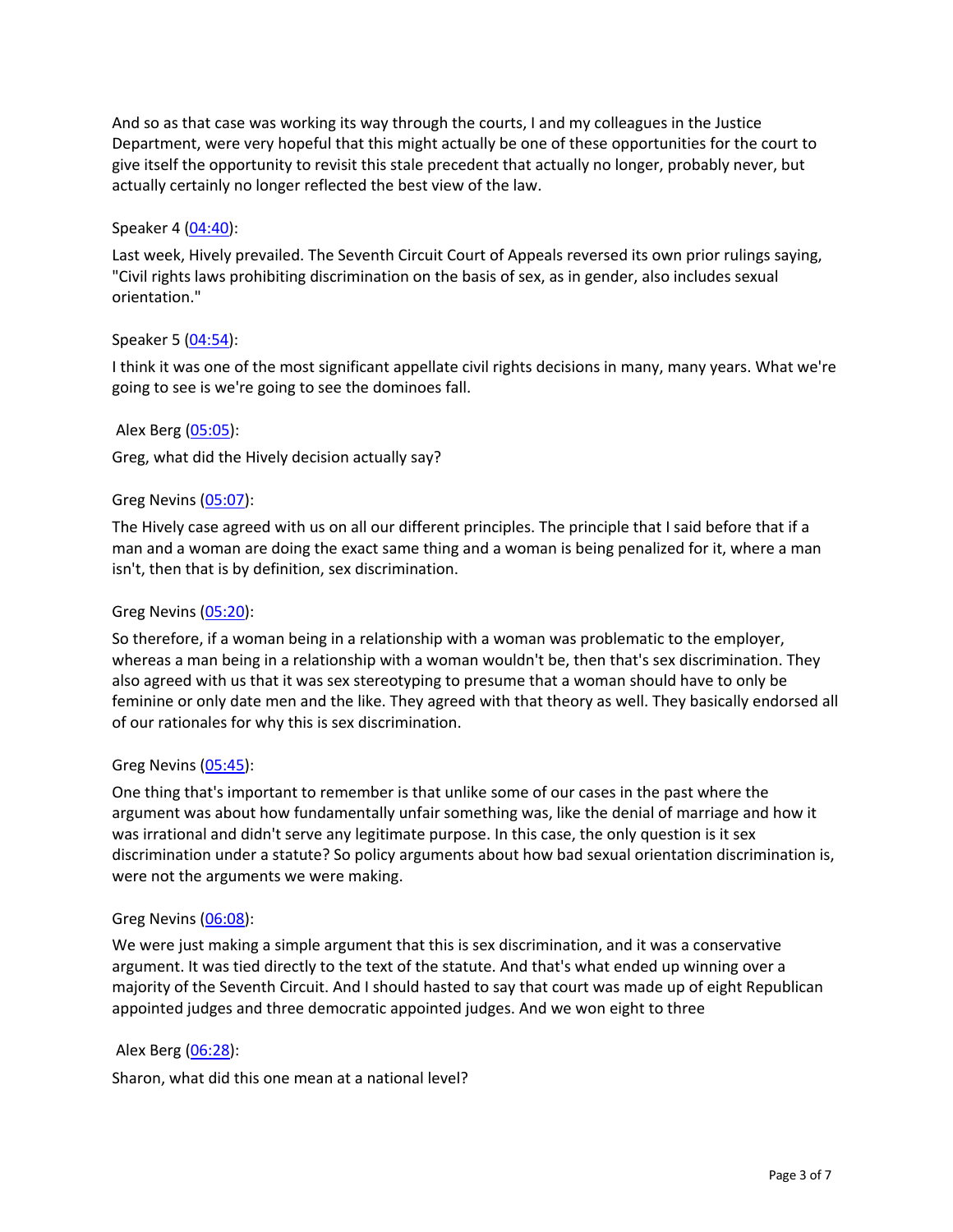## Sharon McGowan (06:30):

Well, just to pick up on what Greg was saying, and this was really a breakthrough moment, not only because of the fact that we had a Court of Appeals finally taking the opportunity to go back and look at this old law that had been on the books. And that had just been applied in a very wrote way for decades. It mattered, because as Greg said, the composition of the court was one that was bipartisan. This wasn't just sort of Democrats ruling one way or Republicans ruling another.

## Sharon McGowan (06:55):

This really showed that the arguments actually were ones that anyone who was approaching the question with intellectual honesty should be able to reach the right conclusion. And it also meant that we were now actually seeing the sexual orientation set of cases under Title VII, catch up with the gender identity cases, as I mentioned previously.

## Alex Berg (07:13):

Yeah. It's interesting to consider that the anniversary of this case was five years ago. It feels like it could be 50 years with the amount of things that have happened in the past half a decade. So Sharon, a couple of times you mentioned that this was a breakthrough moment. For those of us who aren't as familiar with the various legal processes involved really crystallize what made this so breakthrough?

## Sharon McGowan (07:34):

I think it's important to recognize that for decades, starting in the 70s, we had people trying to bring claims of sex discrimination based on the fact that they were experiencing discrimination because they were gay, lesbian, or bisexual. And there were transgender cases as well, but I'm separating them out a little bit because they actually were on slightly different tracks with different levels of success with the transgender cases, actually really breaking through first and the sexual orientation cases catching up, which may be different than how people sort of think about the trajectory of LGBT history more broadly.

### Sharon McGowan (08:04):

But one of the things that was so significant with the Hively decision is that after decades of all of the courts of appeals lining up and saying, "No, the law doesn't cover this. No, the law doesn't cover this. No, the law doesn't cover this." There's really no point in the Supreme Court getting involved if all of the lower courts are agreeing. So once you had a court like the Seventh Circuit sitting as a full court with all 11 judges saying, "Wait a minute, that actually is not right." Then you find yourself in a circumstance that we call a circuit split.

### Sharon McGowan (08:30):

You have some circuits saying that the law doesn't cover this, and then you have the Seventh Circuit, and then soon we had other circuits joining as well saying, "No, I actually think the law does cover this." Those are the kinds of conditions that you need for the Supreme Court to say, "All right, we've now got this dispute. We're going to need to weigh in."

### Sharon McGowan (08:46):

So without Hively we wouldn't actually have been in a position to have the Supreme Court take up the case a few years later.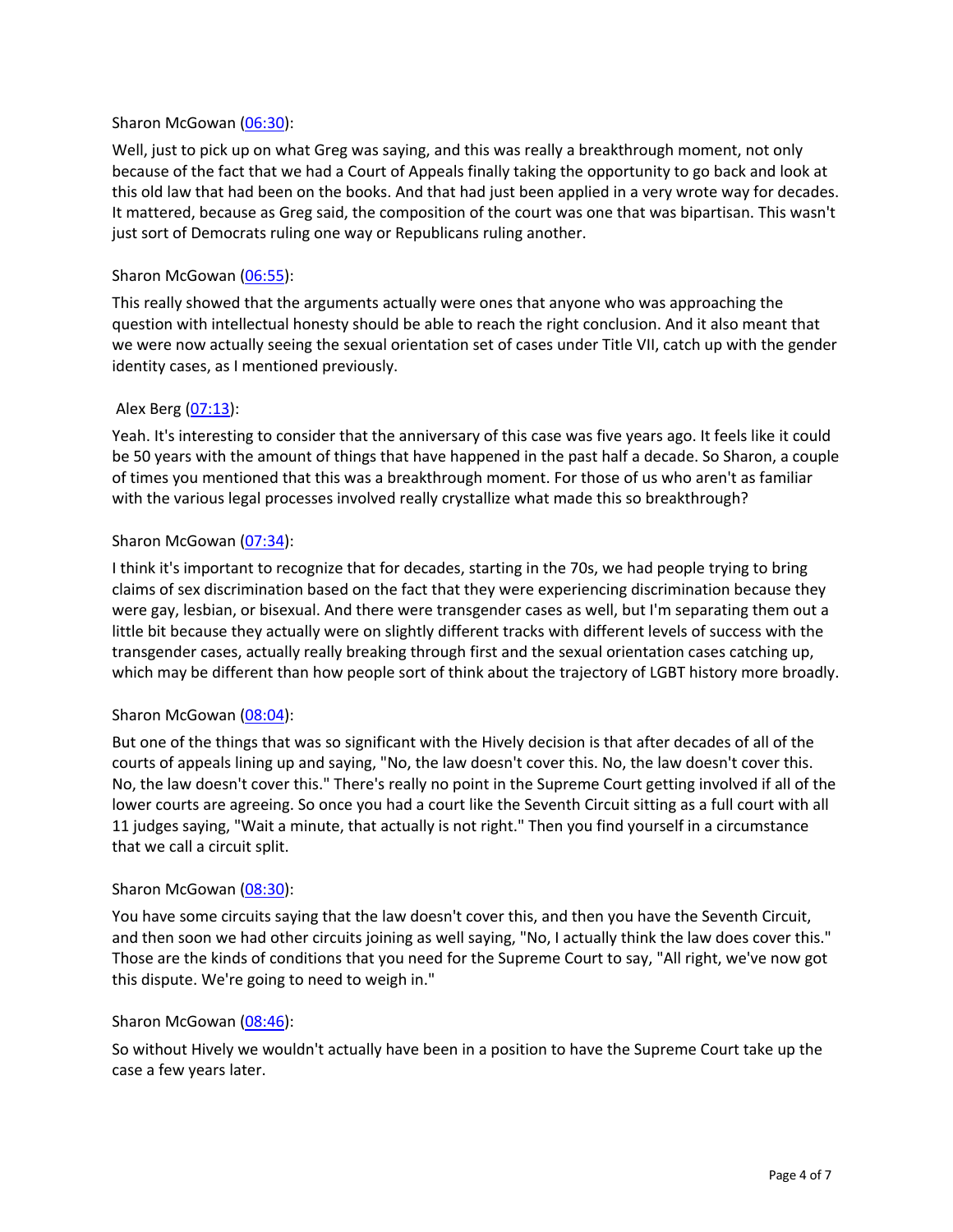### Alex Berg (08:51):

Wow. So for both of you, this was obviously huge and Lambda Legal was really at the center of it all. Greg, what did you learn from this case that you've brought forward to your other work?

## Greg Nevins (09:02):

I did learn that having a very simple, very straightforward, what I would call the elevator talk, where you can explain what your theory is by the time the two of you get to the floor you're getting off on is amazingly helpful in trying to win over people.

## Greg Nevins (09:17):

I would say that was the number one lesson that I learned through that, but also no matter how numerous the cases are that have held against your position, if they're all stupid, if they're all poorly reasoned, then you should be fearless and you should go after them.

## Greg Nevins (09:33):

People should never be deterred by how many times your position has been rejected. If it was rejected, for reasons that are not persuasive, and that aren't legitimate, you should fearlessly go after justice. You can be confident that if you are on the side of right, if you are the more intellectually, honest position, and the more thoughtful and reasonable and logical position you're going to prevail in the end.

## Alex Berg (09:53):

Sharon, how about you? What lessons did you take from this case that you've brought into your other work?

### Sharon McGowan (09:57):

Well, this is an example of where you have the right legal argument and you need the world to catch up with you sometimes for the right legal argument to actually land. And in some ways I see a really interesting parallel with the marriage equality cases.

### Sharon McGowan (10:11):

In many ways, the arguments didn't change over time. It was the ability of people to have their mind open in a way that they could accept it. And so Greg is, I think, absolutely right that these in many ways are very straightforward and lower case C conservative arguments.

### Sharon McGowan (10:27):

It's not about did Congress mean to do this? It's really, what does the statute say? And if Congress hasn't excluded an interpretation, then the law applies if the facts line up. And so that is sort of where we see ourselves in a situation where some people may have been surprised that the Bostock decision was ultimately written by Justice Gorsuch.

### Sharon McGowan (10:46):

And I think Greg and I were in the camp of people who weren't that surprised because in many ways, this is a very straightforward apply the text of the statute argument.

Sharon McGowan (10:53):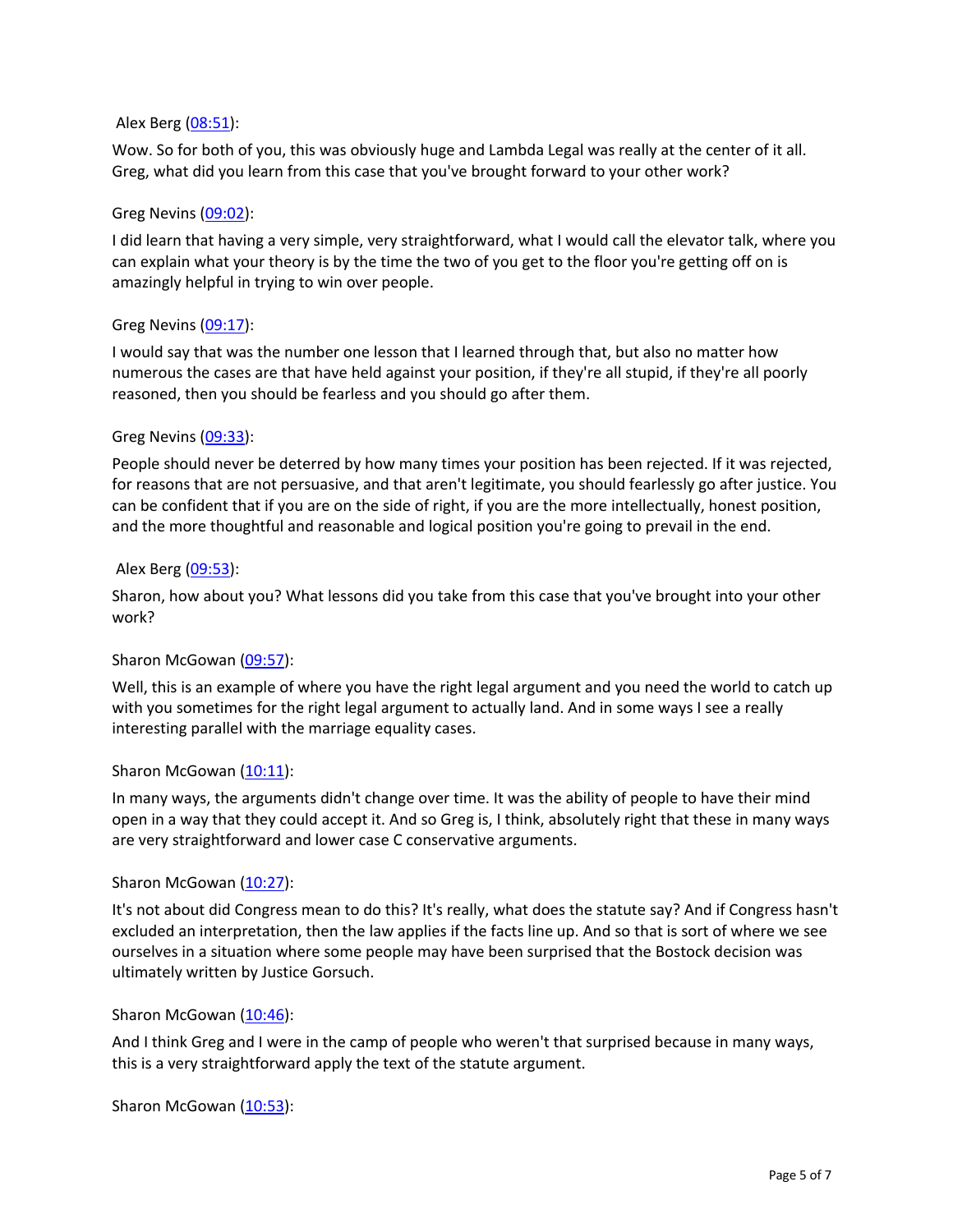In constitutional cases, you find yourself talking a little bit more about the values, is this consistent with Liberty and equality? And of course, all of that is in play in these employment discrimination cases, but when it came to Title VII we literally were talking about, does the statute have the right words to give us a way to get these clients into court? And you had to twist yourself up into knots and come up with all of these other extra reasons why that wasn't the case and courts used to do that. And then they realized those arguments just don't hold water anymore.

# Sharon McGowan (11:23):

And so I think persistence is a lesson of keeping at it when your arguments are right. And also recognizing that we can have the best legal arguments in the world. And if we're not doing the work outside of the courtroom so that people can be receptive because as I always say, "Judges are people too." We need to create those conditions in which people can rethink things that they thought that they always knew to create the opportunity for us to have more freedom, more equality, better civil rights protections in ways that maybe we would've had in the past.

## Greg Nevins (11:52):

Well, let me jump in on the persistence part. The effort here is really a great example of the way Lambda Legal has been doing impact litigation work since it's founding 50 years ago, which is to look at the toughest legal hurdles facing our community, whether it be employment protections, marriage equality, sodomy laws.

## Greg Nevins  $(12:11)$ :

Lambda Legal has always tried to come up with long term strategies where we would go to courts where we thought would be receptive and build momentum to change the law and make it work in our favor, do a 180 reverse law on the law so that it goes from being a force that oppresses us and works against us in our daily lives to being one that uplifts us and recognizes our full civil rights and our full humanity.

## Alex Berg (12:35):

So if listeners want to learn more about this case, Sharon, where can they find out more?

## Sharon McGowan (12:39):

So you can certainly go to our website, www.lambdalegal.org. And there is this whole section about our employment work. You can also search specifically for information about Kim Hively's case, but I would urge you not to limit yourself there because there are so many people, as Greg said, who were part of this story. Vandy Beth Glenn, a brave legislative editor in Georgia, who we litigated a case on her behalf in 2010. Jameka Evans, also from Georgia is part of this story.

## Sharon McGowan (13:05):

There have just been so many brave plaintiffs and we can't do the work that we do without brave people willing to stand up and say, "What happened to me wasn't fair. Wasn't right." And often, as Greg says, "It'll be years before they see the relief that they deserve. But every single one of these plaintiffs have always been involved in this work to make sure that they are making the world better for the people who come after them."

Sharon McGowan (13:23):